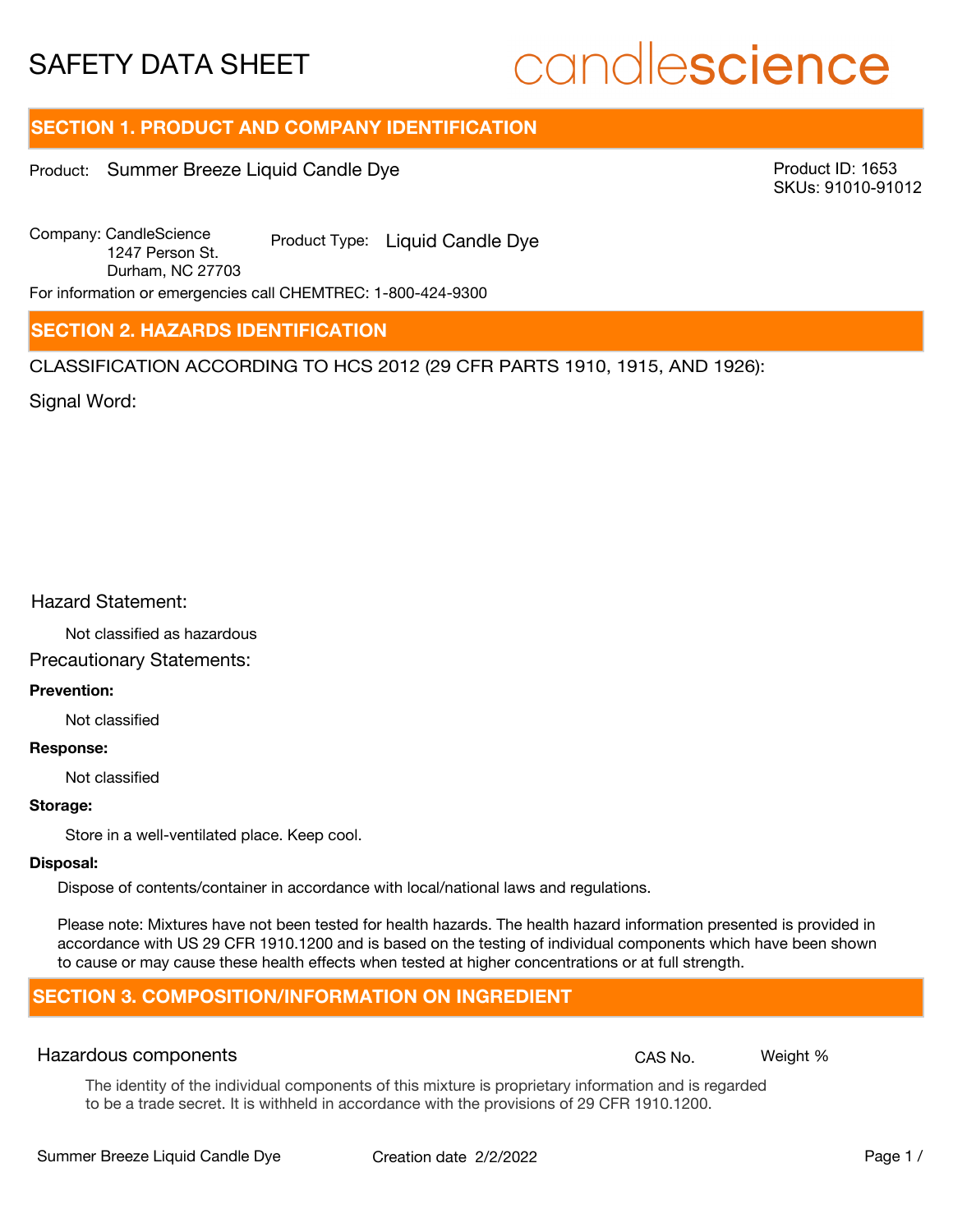# candlescience

## **SECTION 4. FIRST AID MEASURES**

## Inhalation:

Allow victim to breathe fresh air. Allow the victim to rest.

## Skin contact:

Remove affected clothing and wash all exposed skin area with mild soap and water, followed by warm water rinse. Eye contact:

Rinse immediately with plenty of water. Obtain medical attention if pain, blinking or redness persist.

## Ingestion:

Rinse mouth. Do NOT induce vomiting. Immediately call a POISON CENTER or doctor/physician. Obtain emergency medical attention.

## Most important symptoms:

Not expected to present a significant hazard under anticipated conditions of normal use.

Indication of immediate medical attention:

Treat symptomatically.

## General information:

Never give anything by mouth to an unconscious person. If you feel unwell, seek medical advice

## **SECTION 5. FIREFIGHTING MEASURES**

## Suitable extinguishing media:

Foam, carbon dioxide, dry chemical, water jet or spray.

## Unsuitable extinguishing media:

Gaseous extinguishing media are not to be used.

## Specific hazards:

During fire, gases hazardous to health may be formed. Do not allow run-off from fire fighting to enter drains or water courses.

## Special fire fighting procedures:

Wear self-contained breathing apparatus for firefighting. Move containers from fire area if it can be done safely. Use water spray jet to protect personnel and to cool endangered containers.

## **SECTION 6. ACCIDENTAL RELEASE MEASURES**

## Personal precautions, protective equipment and emergency procedures:

Evacuate personnel to safe areas. Remove all sources of ignition. Ensure adequate ventilation. Keep people away from and upwind of spill/leak. Wear appropriate protective equipment and clothing during clean-up.

## Environmental precautions:

Do not allow to enter into soil/subsoil. Do not allow to enter into surface water or drains. Dispose of in accordance with local regulations. Local authorities should be advised if significant spillage cannot be contained.

## Methods and materials for containment and cleaning up:

Soak up with inert absorbent material (e.g. sand, silica gel, vermiculite). Keep in suitable and closed containers for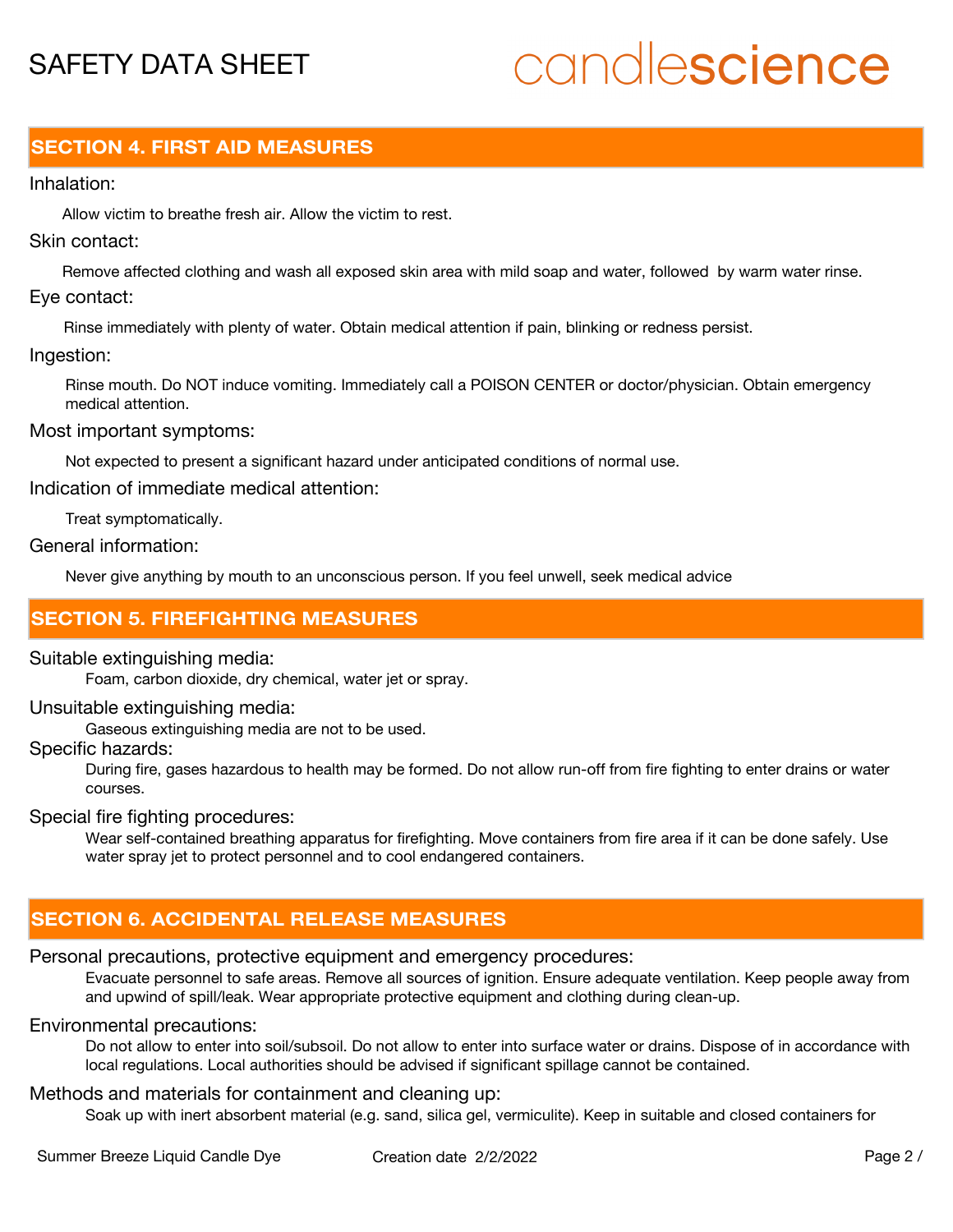# candlescience

disposal. Clean contaminated floors and objects thoroughly while observing environmental regulations.

## **SECTION 7. HANDLING AND STORAGE**

## Precautions for safe handling:

Avoid contact with skin and eyes. Avoid prolonged inhalation of vapors. Wash hands and other exposed areas with mild soap and water before eating, drinking or smoking and when leaving work. Handle in accordance with good industrial hygiene and safety practices.

## Conditions for safe storage, including any incompatibilities:

Store in tightly closed and upright container in a cool, dry, ventilated area. Store away from light, heat, and sources of ignition.

## **SECTION 8. EXPOSURE CONTROLS/PERSONAL PROTECTION**

## Exposure Guidelines:

### Appropriate Engineering Controls:

## **Ventilation:**

Use engineering controls to maintain airborne levels below exposure limit requirements or guidelines. If there are no applicable exposure limit requirements or guidelines, use only with adequate ventilation. Local exhaust ventilation may be necessary for some operations.

## Personal Protective Equipment:

### **Eye protection:**

Ensure that eyewash stations and safety showers are close to the workstation location. Chemical resistant goggles must be worn.

#### **Hand protection:**

Wear chemical resistant gloves suitable for this material as determined by a hazard assessment. Gloves should be discarded and replaced if there is any indication of degradation or chemical breakthrough.

#### **Skin and body protection:**

Wear protective clothing suitable for this material as determined by a hazard assessment.

### **Respiratory protection:**

Respiratory protection should be worn when workplace exposures exceed exposure limit requirements or guidelines. If there are no applicable exposure limits or guidelines, use an approved respirator where there is a potential for adverse effects, including but not limited to respiratory irritation or odor, where indicated or required by the exposure assessment. Selection of air-purifying or positive-pressure supplied air will depend on the results of the exposure assessment which includes an evaluation of the specific operations and the actual or potential airborne concentrations. The type of cartridge or filter to be used must be selected and approved for the chemical, class, or classes of chemicals likely to be encountered in the workplace. For emergency conditions, use an approved positive-pressure self-contained breathing apparatus.

#### **General hygiene considerations:**

Handle in accordance with good industrial hygiene and safety practice. Remove contaminated clothing and protective equipment before entering eating areas. Wash hands before breaks and immediately after handling the product.

## **SECTION 9. PHYSICAL AND CHEMICAL PROPERTIES**

Appearance: Liquid

Color: blue green

Summer Breeze Liquid Candle Dye Creation date 2/2/2022 Page 3 /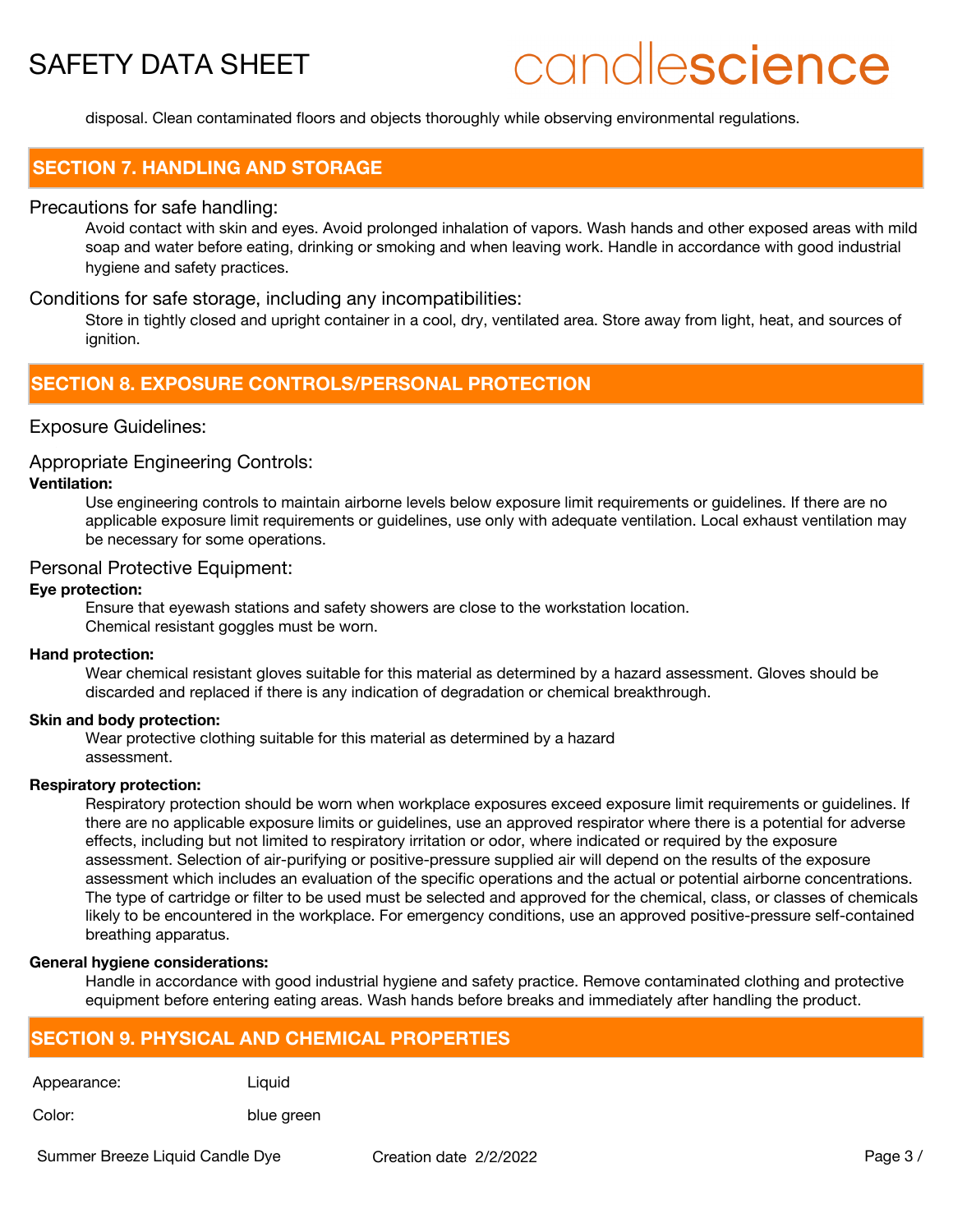| Odor:                                                | Characteristic |
|------------------------------------------------------|----------------|
| Odor threshold:                                      | N/A            |
| pH:                                                  | N/A            |
| Melting point:                                       | N/A            |
| Boiling point:                                       | N/A            |
| Flashpoint:                                          | 94 °C<br>201   |
| Evaporation Rate (Butyl Acetate $= 1$ ):<br>N/A      |                |
| Flammability (solid, gas):                           | N/A            |
| Upper lower flammability or explosive limits:<br>N/A |                |
| Vapor density (Air=1):                               | N/A            |
| Vapor pressure:                                      | N/A            |
| Specific gravity (H2O=1):                            | N/A            |
| Solubility in water:                                 | N/A            |
| Solubility in other solvents:                        | N/A            |
| Partition coefficient: n-octanol/water:              | N/A            |
| Auto-ignition temperature:                           | N/A            |
| Decomposition temperature:                           | N/A            |
| Kinematic viscosity:                                 | N/A            |
| Dynamic viscosity:                                   | N/A            |
| Explosive properties:                                | N/A            |
| Oxidizing properties:                                | N/A            |
| Refractive index:                                    | N/A            |

## **SECTION 10. STABILITY AND REACTIVITY**

## **Chemical stability:**

The product is stable and non-reactive under normal conditions of use, storage and transport.

 $\circ$ F

## **Possibility of hazardous reactions:**

Material is stable under normal conditions.

## **Conditions to avoid:**

Heat, flames and sparks. Temperature extremes and direct sunlight.

## **Incompatible materials:**

Strong oxidizing agents. Strong acids. Strong Bases.

## **Hazardous decomposition products:**

No hazardous decomposition products are known.

## **SECTION 11. TOXICOLOGICAL INFORMATION**

Summer Breeze Liquid Candle Dye Creation date 2/2/2022 Canadian Assembly Page 4 /

# candlescience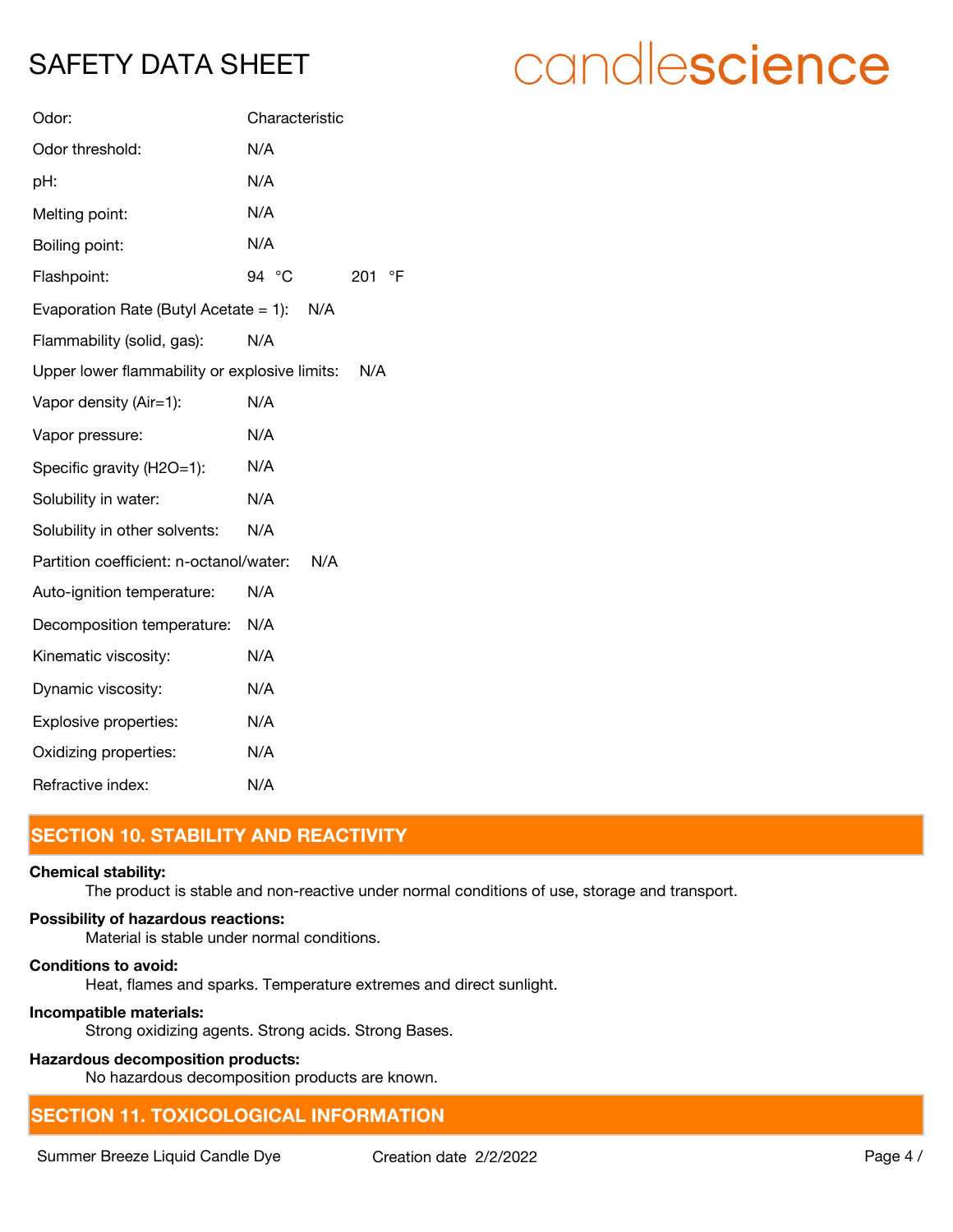# candlescience

### **Acute oral toxicity:**

Not classified

#### **Acute dermal toxicity:**

Not classified

## **Acute inhalation toxicity:**

Not classified

#### **Skin corrosion/irritation:**

Not classified

## **Serious eye damage/eye irritation:**

Not classified

### **Respiratory or skin sensitization:**

Not classified

## **Mutagenicity:**

Not classified

## **Reproductive toxicity:**

Not classified

## **Carcinogenicity:**

Not classified

Please note: Mixtures have not been tested for health hazards. The health hazard information presented is provided in accordance with US 29 CFR 1910.1200 and is based on the testing of individual components which have been shown to cause or may cause these health effects when tested at higher concentrations or at full strength.

## **SECTION 12. ECOLOGICAL INFORMATION**

## **Ecotoxicity:**

The product is not considered harmful to aquatic organisms nor to cause long-term adverse effects in the

## **Persistence and Degradability:**

Not established

## **Bioaccumulation:**

Not established

## **Other Adverse Effects:**

Avoid release to the environment

## **SECTION 13. DISPOSAL CONSIDERATIONS**

Summer Breeze Liquid Candle Dye Creation date  $2/2/2022$  Page 5 /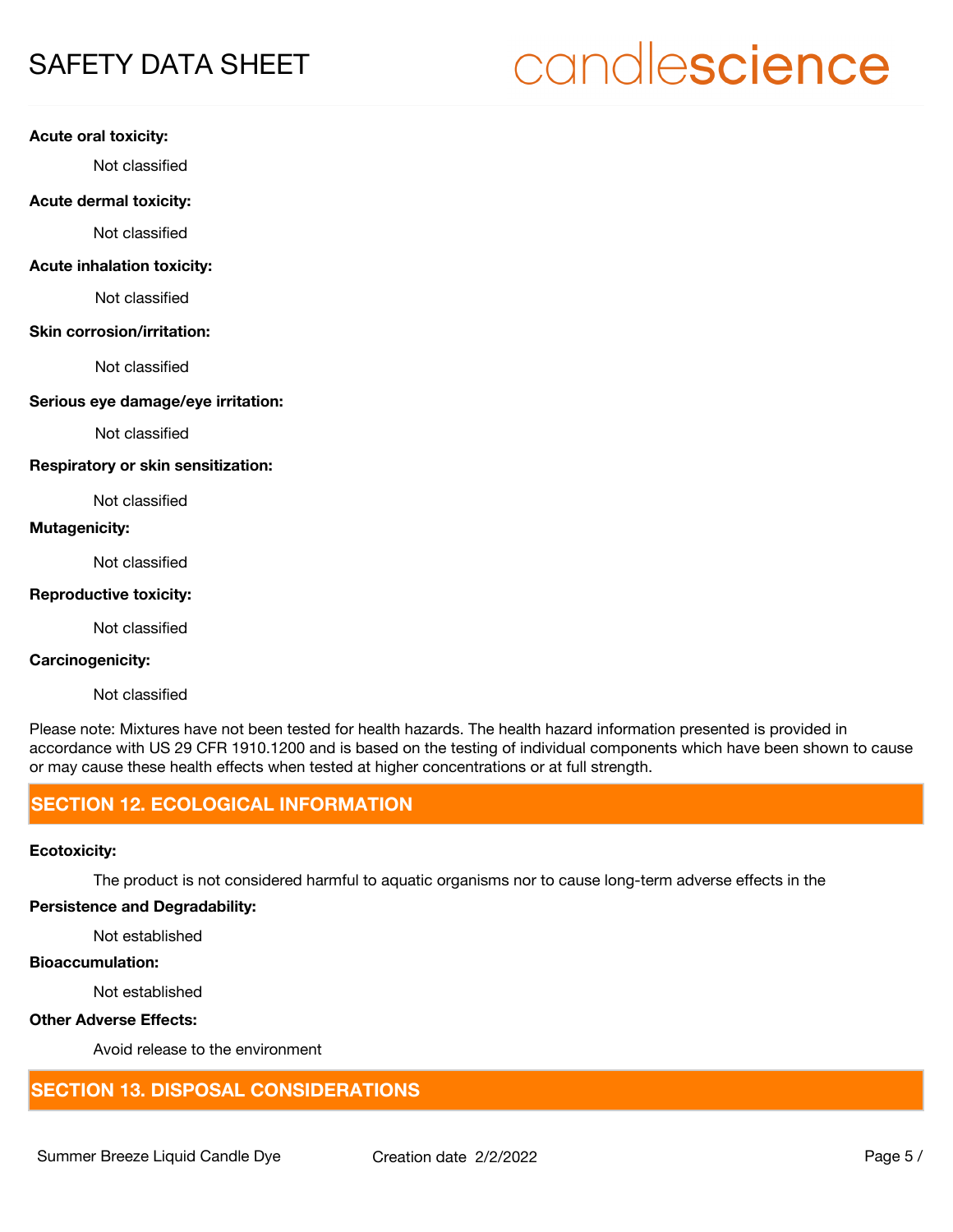# candlescience

### **Disposal instructions:**

Collect and reclaim or dispose in sealed containers at licensed waste disposal site. Do not allow this material to drain into sewers/water supplies. Do not contaminate ponds, waterways or ditches with chemical or used container. Dispose of contents/container in accordance with local/regional/national/international regulations.

#### **Local disposal regulations:**

Dispose in accordance with all applicable regulations.

#### **Hazardous waste code:**

The waste code should be assigned in discussion between the user, the producer and the waste disposal company.

#### **Waste from residues/unused products:**

Dispose of in accordance with local regulations. Empty containers or liners may retain some product residues. This material and its container must be disposed of in a safe manner.

#### **Contaminated packaging:**

Since emptied containers may retain product residue, follow label warnings even after container is emptied. Empty containers should be taken to an approved waste handling site for recycling or disposal.

| <b>SECTION 14. TRANSPORT INFORMATION</b> |                                  |  |
|------------------------------------------|----------------------------------|--|
| <b>IATA UN Number:</b>                   | Not regulated as dangerous goods |  |
| <b>IATA UN Proper Shipping Name:</b>     |                                  |  |
| <b>IATA Transport Hazard Class:</b>      |                                  |  |
| <b>IATA Packing group:</b>               |                                  |  |
| <b>IATA Environmental Hazards:</b>       |                                  |  |
| <b>IATA ERG Codes:</b>                   |                                  |  |
| <b>IATA Special Precautions:</b>         |                                  |  |
| <b>IATA Other Information:</b>           |                                  |  |
| <b>IMDG UN Number:</b>                   | Not regulated as dangerous goods |  |
| <b>IMDG UN Proper Shipping Name:</b>     |                                  |  |
| <b>IMDG Transport Hazard Class:</b>      |                                  |  |
| <b>IMDG Packing Group:</b>               |                                  |  |
| <b>IMDG Environmental Hazards:</b>       |                                  |  |
| <b>IMDG EMS:</b>                         |                                  |  |
| <b>IMDG Special Precautions:</b>         |                                  |  |
| <b>IMDG Transport in Bulk:</b>           |                                  |  |

## **SECTION 15. REGULATORY INFORMATION**

### **California Proposition 65 List:**

This material is not known to contain any chemicals currently listed as carcinogens or reproductive toxins.

### **SARA 302 Components:**

Summer Breeze Liquid Candle Dye Creation date  $2/2/2022$  Page 6 /